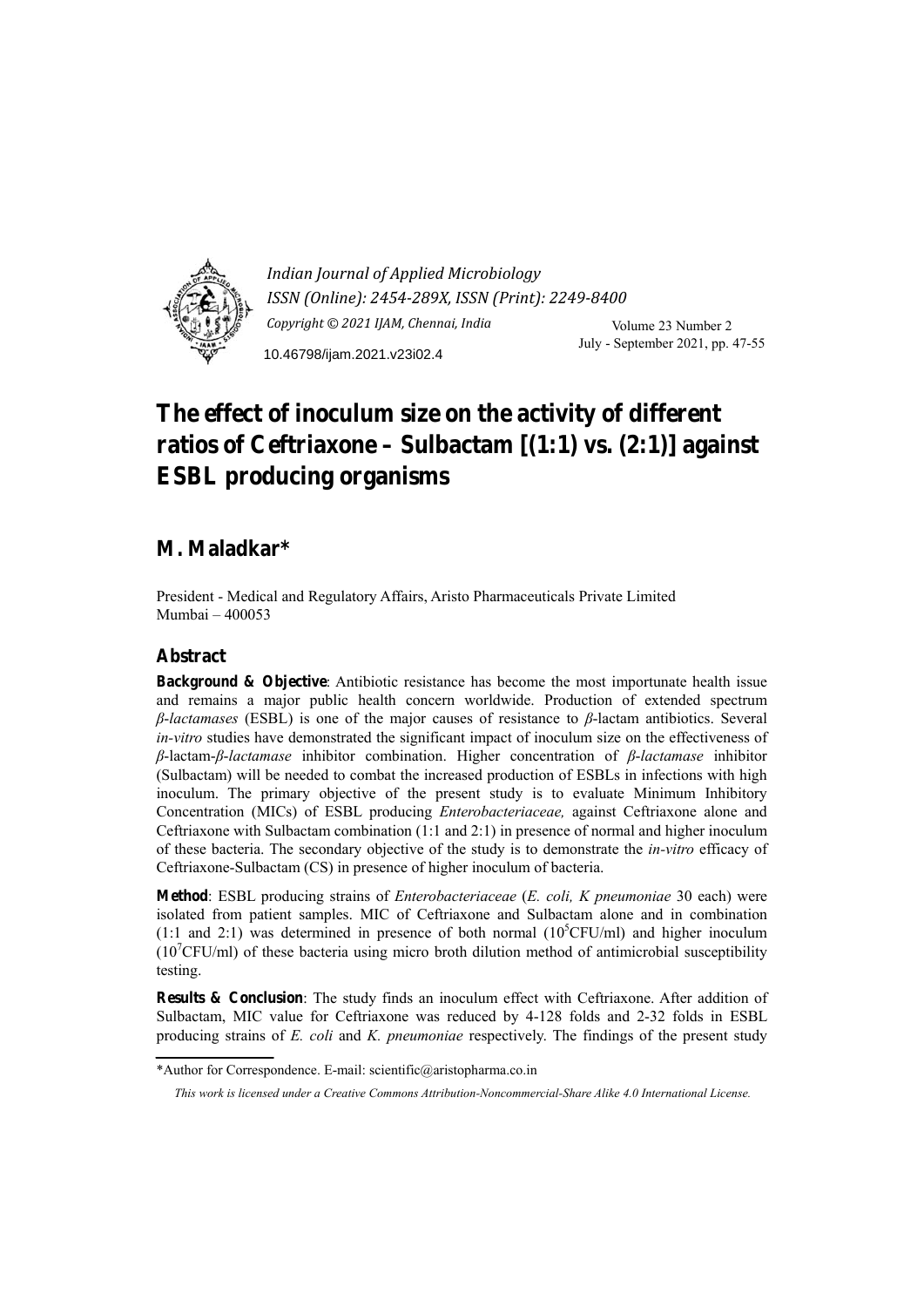demonstrated that CS at 1:1 ratio has better *in-vitro* activity against ESBL producing strains of *E. coli* and *K. pneumoniae* than at a 2:1 ratio in both normal bacterial inoculum and higher bacterial inoculum. This is suggestive of the need for the 1:1 ratio combination of Ceftriaxone-Sulbactam in management of severe infections caused by ESBL producing organisms.

**Keywords**: Ceftriaxone-Sulbactam combination, *Extended-spectrum β-lactamases* (ESBL), Inoculum effect, Antibiotic resistance, *Escherichia coli, Klebsiella pneumonia* 

### **Introduction**

The cephalosporins, particularly third and fourth generation cephalosporins are widely used in clinical practice as these are relatively safe and effective agents for the treatment of various serious infections [1].Antibiotic resistance has become the most importunate health issue and remains a major public health concern worldwide. The increasing rate of antibiotic resistance in community settings and health facilities globally can be attributed to a number of factors including overuse, misuse and abuse of antibiotics [2, 3].One of the major mechanisms of development of antibiotic resistance is emergence of *extended spectrum β-lactamases* (ESBL), which are capable of conferring resistance to cephalosporins including third generation cephalosporins, which has reduced the efficacy of these agents [1]. To overcome this resistance, the current trend is to use *β*-*lactamase* inhibiting agents such as Sulbactam in combination with *β*-lactam antibiotics. This strategy, have been successfully used in clinical practice to manage and treat infections, including that of resistant bacteria.

Currently, carbapenems are the first-line drug of choice for management of infections caused by ESBL producing pathogens [4]. However, increased emergence of resistance to carbapenems as a result of its overuse warrants consideration for usage of *β*-lactam- *β*-*lactamase* inhibitors as a carbapenem-sparing strategy for the management of severe infections caused by ESBL producing organisms [5].

Several combinations of Ceftriaxone (a third generation cephalosporin) and Sulbactam are being used in clinical practice. The Central Drugs Standard Control Organization (CDSCO) approved combinations of these agents are available in the ratio of 2:1 for Ceftriaxone: Sulbactam (CS) [6].

Recently, numerous studies showed the inoculum effects (IE), that the minimal inhibitory concentration (MIC) of an antibiotic would increase as the microbial burden increased in the inoculum [2,7]. Several studies have demonstrated an observable inoculum effect with Ceftriaxone and Sulbactam [8]. One of the factors for IE may be the increased release of ESBL, which demands the new strategy for effective inhibition of ESBL in managing severe infections. One of the strategies for effective management of severe infections with high inoculum would be to increase the amount of *β*-*lactamase* inhibitor.

To the best to our knowledge, there has been no comparative study made to understand impact of different ratios of CS (2:1 vs. 1:1) on its antimicrobial efficacy. So the Present study has been undertaken to understand the effect of different ratios of CS in relation to IE to justify the need of higher concentration of Sulbactam in the CS preparations for effective inhibition of ESBL.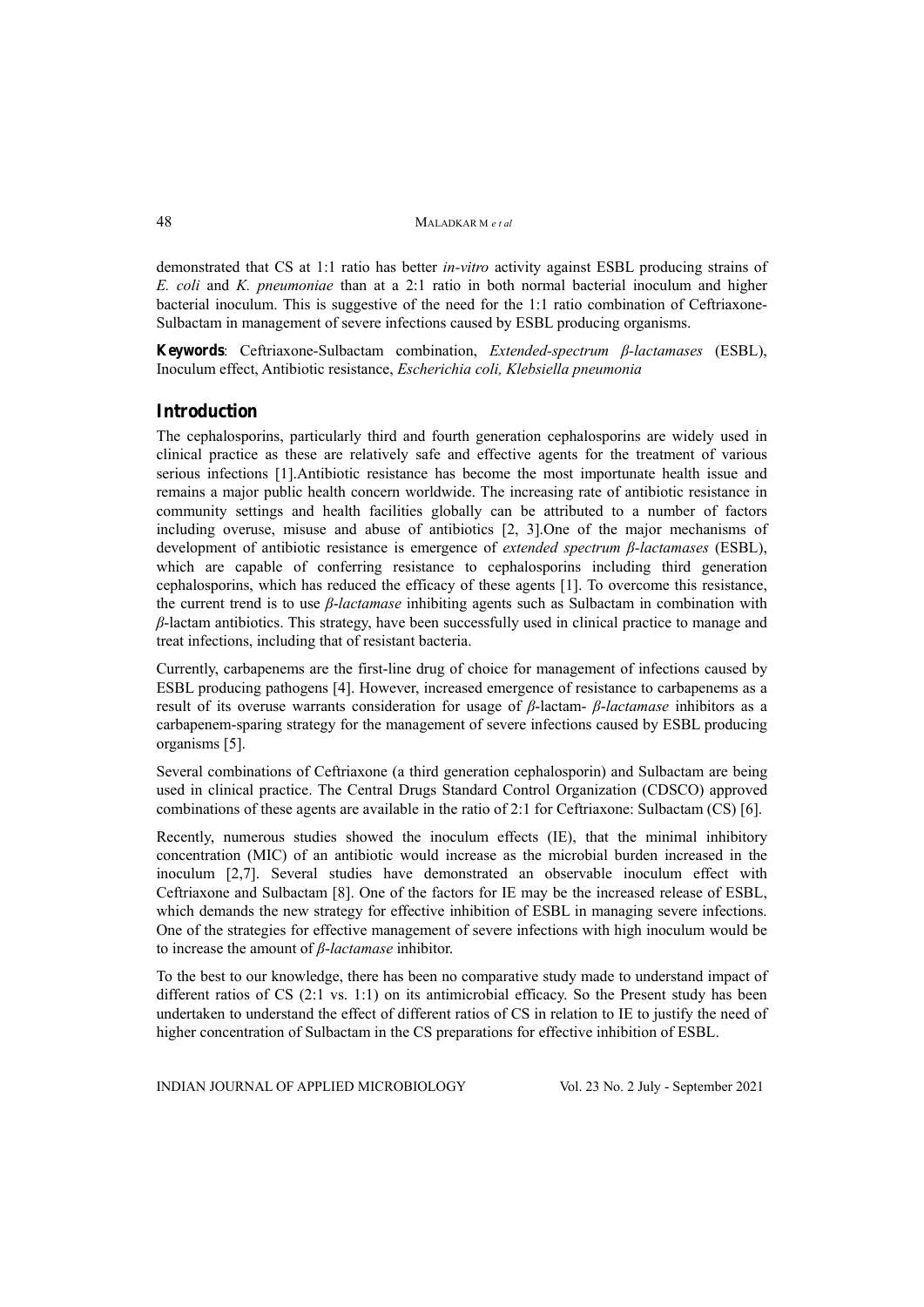The primary objective of this study is to evaluate MICs of ESBL producing *Enterobacteriaceae* (*Escherichia coli [E. coli], Klebsiella pneumoniae [K. pneumoniae]*), against Ceftriaxone alone, sulbactam alone and Ceftriaxone with Sulbactam combination (1:1 and 2:1) using Broth micro dilution method of antimicrobial susceptibility testing in presence of both normal  $(10^5 \text{ CFU/ml})$ and higher inoculum  $(10^7 \text{ CFU/ml})$  of these bacteria. The secondary objective of the study is to demonstrate the *in-vitro* efficacy of CS in presence of higher inoculum of bacteria.

### **Materials and Methods**

The study was performed at Department of Microbiology, Indraprastha Apollo Hospitals, New Delhi. ESBL producing strains of *Enterobacteriaceae* (*E. coli, K. peumoniae.* 30 each) were isolated from patient samples (already fully processed and reported). Stock solution of Ceftriaxone and Sulbactam were prepared, filter sterilized and dilutions prepared from 0.25 to 256 mg/L. Appropriate controls were included with every batch of MIC determinations. All the tests were performed in triplicates and the results were pooled for that isolate to take the average MIC. Testing with Quality control strains were done simultaneously with each batch. MIC of Ceftriaxone and Sulbactam alone and in combination (1:1 and 2:1) was determined in presence of both normal (10<sup>5</sup>CFU/ml) and higher inoculum (10<sup>7</sup> CFU/ml) of these bacteria using microbroth dilution method of antimicrobial susceptibility testing.

### **Results**

In consistent with findings of previous studies, present study also finds inoculum effect with Ceftriaxone. *In-vitro* efficacy of addition of Sulbactam to Ceftriaxone against ESBL producing clinical isolates of *Enterobacteriaceae* was studied in the present study.

In ESBL producing strains of *E. coli*, there was a 4 to 125 fold decrease in MIC value of Ceftriaxone on the addition of Sulbactam. The *in-vitro* effect of CS combination on ESBL producing strains of *E. coli* was more pronounced in 1:1 combination at both normal as well as higher bacterial inoculum. The results are shown in the Table 1.

| Sr. No. | <b>Ceftriaxone</b> |          | <b>Sulbactam</b> |          | Ceftriaxone + Sulbactam |          |          |                 |  |
|---------|--------------------|----------|------------------|----------|-------------------------|----------|----------|-----------------|--|
|         |                    |          |                  |          | 1:1                     | 1:1      | 2:1      | 2:1             |  |
|         | $10^{5}$           | $10^{7}$ | $10^5$           | $10^{7}$ | $10^{5}$                | $10^{7}$ | $10^{5}$ | 10 <sup>7</sup> |  |
| 1.      | >128               | >128     | $=32$            | $=64$    | $=4/4$                  | $= 8/8$  | $=16/8$  | $=32/16$        |  |
| 2.      | >128               | >128     | $=64$            | $=128$   | $=2/2$                  | $=2/2$   | $= 8/4$  | $=16/8$         |  |
| 3.      | >128               | >128     | $=32$            | $=128$   | $=4/4$                  | $=32/32$ | $=16/8$  | $=32/16$        |  |
| 4.      | $=64$              | >128     | $=32$            | $=64$    | $=1/1$                  | $=2/2$   | $=4/2$   | $=32/16$        |  |

**Table 1: MIC range Ceftriaxone, Sulbactam, Ceftriaxone-Sulbactam (1:1) and Ceftriaxone-Sulbactam (2:1) against** *E. coli*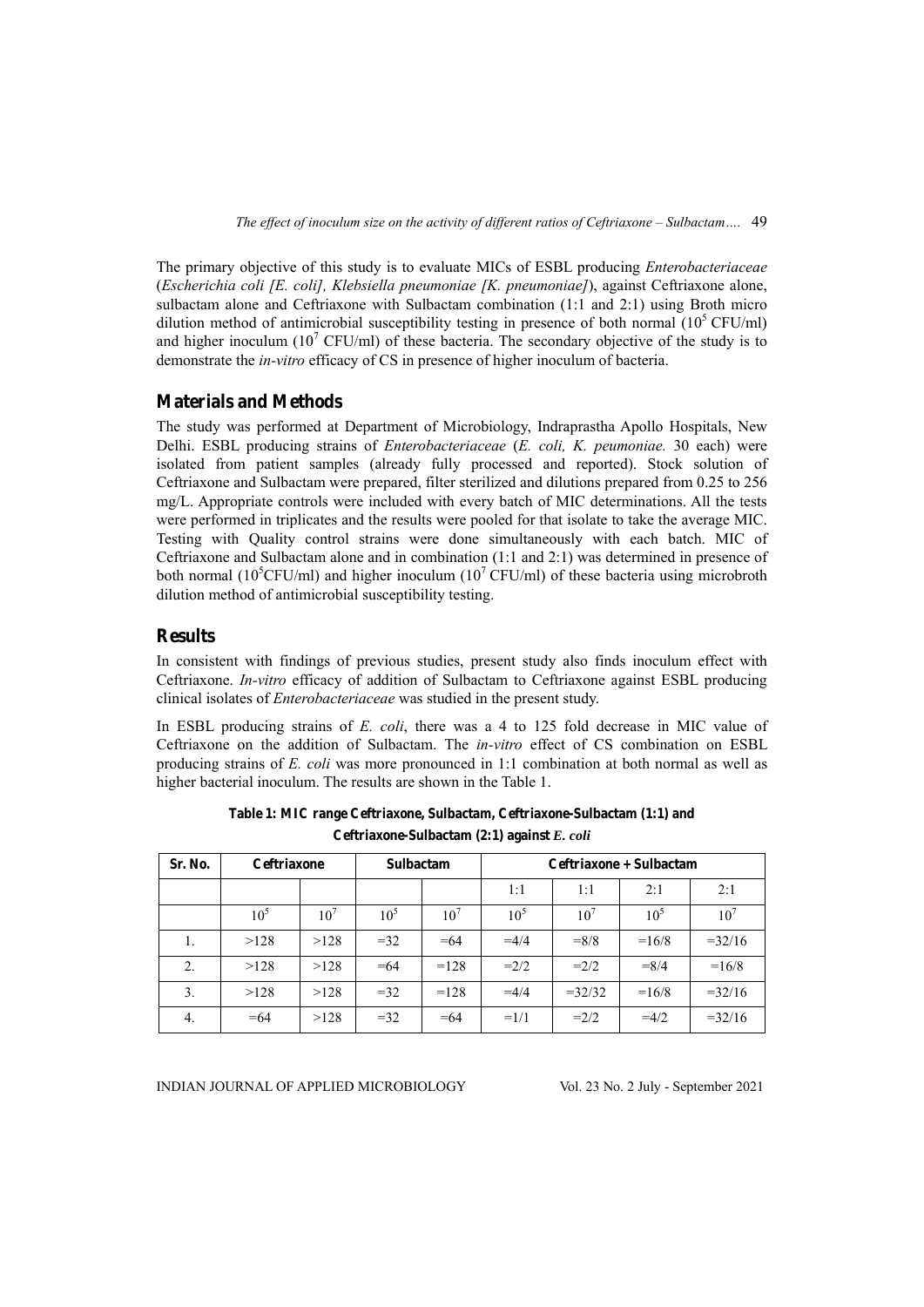MALADKAR M e t al

| Sr. No. | Ceftriaxone |      | Sulbactam |        | Ceftriaxone + Sulbactam |          |          |          |  |
|---------|-------------|------|-----------|--------|-------------------------|----------|----------|----------|--|
| 5.      | >128        | >128 | $=$ 32    | $=128$ | $= 8/8$                 | $=32/32$ | $=16/8$  | $=32/16$ |  |
| 6.      | >128        | >128 | $=32$     | $= 64$ | $=4/4$                  | $= 8/8$  | $=16/8$  | $=32/16$ |  |
| 7.      | >128        | >128 | $=32$     | $=64$  | $=4/4$                  | $= 8/8$  | $=16/8$  | $=32/16$ |  |
| 8.      | $=128$      | >128 | $=$ 32    | $=32$  | $=4/4$                  | $= 8/8$  | $=16/8$  | $=64/32$ |  |
| 9.      | $=32$       | >128 | $=32$     | $=32$  | $=1/1$                  | $=2/2$   | $=1/0.5$ | $=2/1$   |  |
| 10.     | $=16$       | >128 | $=128$    | >128   | $=2/2$                  | $=16/16$ | $= 8/4$  | $=16/8$  |  |
| 11.     | >128        | >128 | $=32$     | $=32$  | $=16/16$                | $=16/16$ | $=16/8$  | $=16/8$  |  |
| 12.     | $=16$       | >128 | $=128$    | >128   | $= 8/8$                 | $=16/16$ | $= 8/4$  | $=32/16$ |  |
| 13.     | >128        | >128 | $=$ 32    | $=32$  | $=16/16$                | $=16/16$ | $=16/8$  | $=16/8$  |  |
| 14.     | $=128$      | >128 | $=32$     | $=32$  | $= 8/8$                 | $=16/16$ | $=16/8$  | $=16/8$  |  |
| 15.     | >128        | >128 | $=64$     | $=64$  | $=32/32$                | $=32/32$ | $=64/32$ | $=64/32$ |  |
| 16.     | >128        | >128 | $=32$     | >128   | $= 8/8$                 | $=32/32$ | $= 8/4$  | $=64/32$ |  |
| 17.     | >128        | >128 | $=128$    | >128   | $=32/32$                | $=32/32$ | $=32/16$ | $=32/16$ |  |
| 18.     | >128        | >128 | $=128$    | >128   | $= 8/8$                 | $=16/16$ | $=16/8$  | $=32/16$ |  |
| 19.     | >128        | >128 | $=$ 32    | $=32$  | $=4/4$                  | $=32/32$ | $= 8/4$  | $=32/16$ |  |
| 20.     | >128        | >128 | $=32$     | $=32$  | $=4/4$                  | $=4/4$   | $=16/8$  | $=32/16$ |  |
| 21.     | $=128$      | >128 | $=32$     | $=32$  | $=16/16$                | $=16/16$ | $=64/32$ | $=16/8$  |  |
| 22.     | >128        | >128 | >128      | >128   | $=16/16$                | $=16/16$ | $=64/32$ | >128/64  |  |
| 23.     | >128        | >128 | $=128$    | >128   | $= 8/8$                 | $= 8/8$  | $=32/16$ | >128/64  |  |
| 24.     | >128        | >128 | $=$ 32    | >128   | $=4/4$                  | $=16/16$ | $= 8/4$  | $=32/16$ |  |
| 25.     | $= 8$       | >128 | $=16$     | >128   | $=2/2$                  | $=4/4$   | $=2/1$   | $=64/32$ |  |
| 26.     | >128        | >128 | $=64$     | >128   | $=4/4$                  | $=32/32$ | $=16/8$  | $=32/16$ |  |
| 27.     | >128        | >128 | $=32$     | >128   | $=4/4$                  | $=32/32$ | $=16/8$  | $=32/16$ |  |
| 28.     | >128        | >128 | $=32$     | >128   | $=4/4$                  | $=16/16$ | $= 8/4$  | $=32/16$ |  |
| 29.     | >128        | >128 | $=32$     | >128   | $= 8/8$                 | $=32/32$ | $= 8/4$  | $=64/32$ |  |
| 30.     | >128        | >128 | $=32$     | >128   | $= 8/8$                 | $=32/32$ | $= 8/4$  | $=64/32$ |  |

In ESBL producing strains of K. pneumoniae MIC value for Ceftriaxone was reduced by 2-32 folds with the addition of Sulbactam. The in-vitro effect of CS combination on ESBL producing strains of K. pneumoniae was more pronounced in 1:1 combination at both normal bacterial inoculum and higher bacterial inoculum. The results are shown in Table 2

INDIAN JOURNAL OF APPLIED MICROBIOLOGY

Vol. 23 No. 2 July - September 2021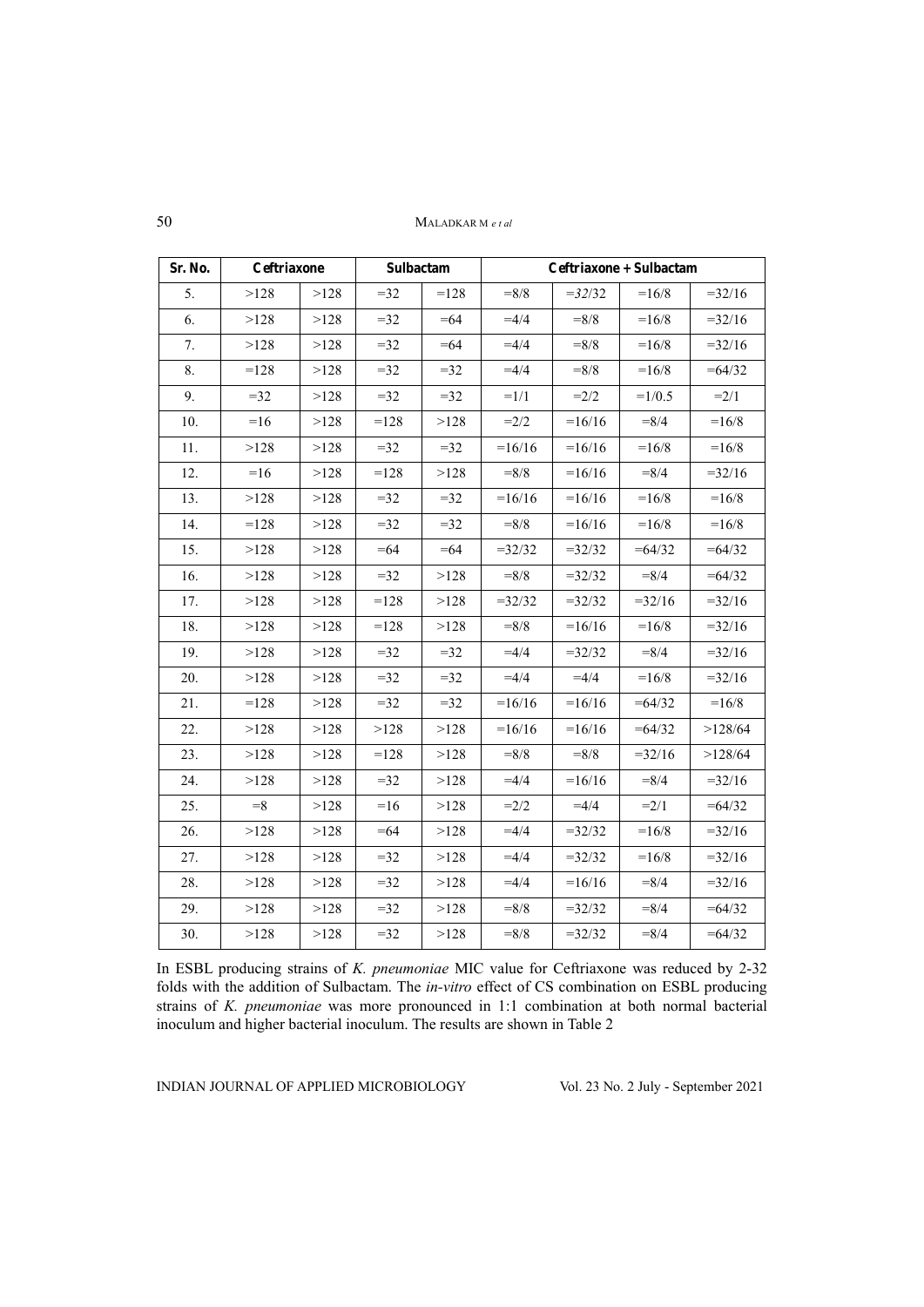| Sr. No | Ceftriaxone     |                 | Sulbactam       |        | Ceftriaxone + Sulbactam |                 |                 |                 |  |
|--------|-----------------|-----------------|-----------------|--------|-------------------------|-----------------|-----------------|-----------------|--|
|        |                 |                 |                 |        | 1:1                     | 1:1             | 2:1             | 2:1             |  |
|        | 10 <sup>5</sup> | 10 <sup>7</sup> | 10 <sup>5</sup> | $10^7$ | 10 <sup>5</sup>         | 10 <sup>7</sup> | 10 <sup>5</sup> | 10 <sup>7</sup> |  |
| 1.     | >128            | >128            | $=128$          | >128   | $=4/4$                  | $=16/16$        | $=16/8$         | $=32/16$        |  |
| 2.     | >128            | >128            | $=128$          | $=128$ | $=4/4$                  | $= 8/8$         | $=16/8$         | $=32/16$        |  |
| 3.     | $=128$          | >128            | $=64$           | $=128$ | $=4/4$                  | $=32/32$        | $=16/8$         | $=64/32$        |  |
| 4.     | >128            | >128            | $=32$           | $=16$  | $=4/4$                  | $=4/4$          | $= 8/4$         | $=16/8$         |  |
| 5.     | >128            | >128            | $=32$           | $=16$  | $= 8/8$                 | $= 8/8$         | $=16/8$         | $=16/8$         |  |
| 6.     | $=128$          | >128            | $=32$           | >128   | $=4/4$                  | $=32/32$        | $=16/8$         | $=64/32$        |  |
| 7.     | >128            | >128            | $=32$           | >128   | $= 8/8$                 | $= 8/8$         | $=16/8$         | $=32/16$        |  |
| 8.     | $=128$          | >128            | $=64$           | >128   | $=2/2$                  | $=2/2$          | $=4/2$          | $=4/2$          |  |
| 9.     | $=128$          | >128            | $=32$           | >128   | $= 8/8$                 | $= 8/8$         | $=16/8$         | $=32/16$        |  |
| 10.    | >128            | >128            | $=32$           | >128   | $=16/16$                | $=16/16$        | $=32/16$        | $=32/16$        |  |
| 11.    | $=128$          | >128            | $=32$           | $=32$  | $=16/16$                | $=32/32$        | $= 8/4$         | $= 8/4$         |  |
| 12.    | >128            | >128            | $= 64$          | $=64$  | $=2/2$                  | $=2/2$          | $=4/2$          | $=4/2$          |  |
| 13.    | $=128$          | >128            | $=32$           | $=32$  | $= 8/8$                 | $= 8/8$         | $=16/8$         | $=16/8$         |  |
| 14.    | >128            | >128            | $=128$          | >128   | $=32/32$                | $=32/32$        | $=32/16$        | >128/64         |  |
| 15.    | >128            | >128            | $=32$           | $=32$  | $=4/4$                  | $= 64/64$       | $= 8/4$         | $=128/64$       |  |
| 16.    | >128            | >128            | $=32$           | >128   | $=16/16$                | $=32/32$        | $=32/16$        | $=32/16$        |  |
| 17.    | >128            | >128            | >128            | >128   | $= 8/8$                 | $= 8/8$         | $=64/32$        | $=64/32$        |  |
| 18.    | $=128$          | >128            | $=32$           | $=32$  | $= 8/8$                 | $= 8/8$         | $=16/8$         | $=16/8$         |  |
| 19.    | >128            | >128            | $=32$           | >128   | $=4/4$                  | $=64/64$        | $=4/2$          | $=64/32$        |  |
| 20.    | >128            | >128            | $=64$           | >128   | $= 8/8$                 | $=16/16$        | $=16/8$         | $=32/16$        |  |
| 21.    | >128            | >128            | $=32$           | $=32$  | $=4/4$                  | $= 8/8$         | $= 8/4$         | $=64/32$        |  |
| 22.    | >128            | >128            | >128            | >128   | $= 8/8$                 | $= 8/8$         | $=32/16$        | $=64/32$        |  |
| 23.    | >128            | >128            | $=32$           | $=32$  | $=4/4$                  | $= 8/8$         | $= 8/4$         | $=16/8$         |  |
| 24.    | >128            | >128            | >128            | >128   | $= 8/8$                 | $= 8/8$         | $=64/32$        | $=64/32$        |  |
| 25.    | $=128$          | >128            | $=32$           | $=32$  | $= 8/8$                 | $= 8/8$         | $=16/8$         | $=32/16$        |  |
| 26.    | >128            | >128            | $=32$           | $=32$  | $=4/4$                  | $= 8/8$         | $= 8/4$         | $=16/8$         |  |
| 27.    | >128            | >128            | $= 64$          | >128   | $= 8/8$                 | $=16/16$        | $=16/8$         | $=32/16$        |  |
| 28.    | >128            | >128            | $=128$          | >128   | $=32/32$                | $=32/32$        | $=32/16$        | >128/64         |  |
| 29.    | >128            | >128            | >128            | >128   | $= 64/64$               | $= 64/64$       | $= 8/4$         | $= 8/4$         |  |
| 30.    | >128            | >128            | $=32$           | $=32$  | $=4/4$                  | $= 8/8$         | $= 8/4$         | $=16/8$         |  |

Table 2: MIC range Ceftriaxone, Sulbactam, Ceftriaxone-Sulbactam (1:1) and Ceftriaxone-Sulbactam  $(2\text{:}1)$  against  $K.$   $pneumoniae$ 

INDIAN JOURNAL OF APPLIED MICROBIOLOGY

Vol. 23 No. 2 July - September 2021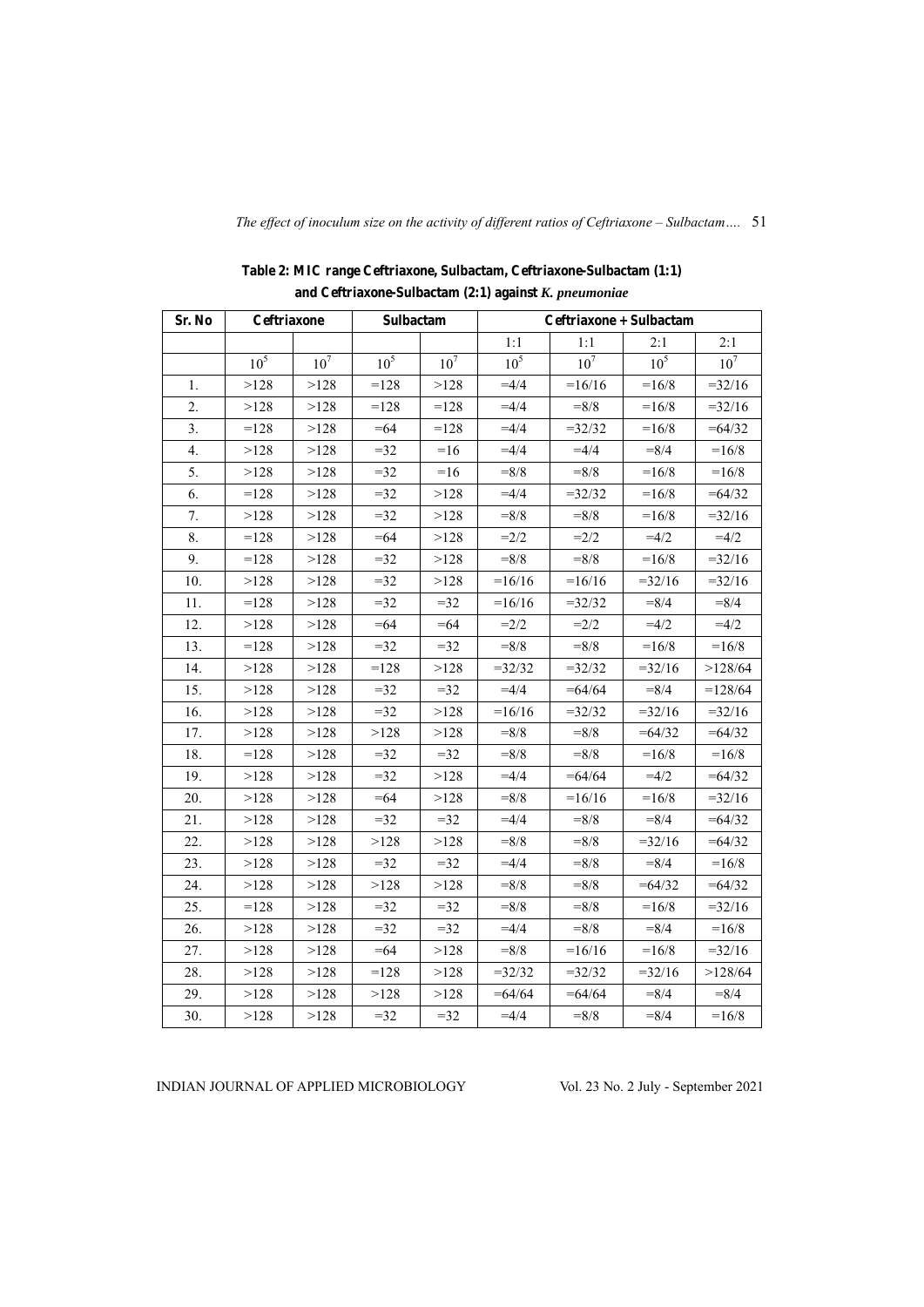52MALADKAR M *e t al*

### **Discussion**

Inoculum effect is defined as an increase in the MIC (eightfold or greater) with increasing bacterial inoculum size.9 If there is an inoculum effect, bacteria may be susceptible in normal inoculum  $(10^5 \text{ CFU/ml})$  but resistant if the inoculum size is increased. Several studies have proved that inoculum size has a significant impact on the effectiveness of an antibiotic [9, 10].

-lactam antibiotics demonstrate significant *in-vitro* inoculum effect. The production of -*lactamases* (including ESBL) is one of the primary mechanisms responsible for inoculum effect.

Caron et al, (1990) evaluated the CS combination in rabbit endocarditis caused by a strain of *K. pneumoniae* producing extended-broad-spectrum TEM-3 *β*-*lactamase*. They found a significant inoculum effect against ESBL producing *E. coli and K. pneumoniae* with Ceftriaxone. The effective concentrations of Sulbactam needed to reduce the MIC and Minimum Bactericidal Concentration (MBC) of Ceftriaxone to similar levels increased from 1 µg/ml in the presence of an inoculum of  $5x10^5$  CFU/ml to 20 µg/ml in the presence of an inoculum of  $1x10^7$  CFU/ml [11].

We had conducted an in vitro study (data not published) to understand the inoculum effect on CS combination 1:1 ratio. We found a clear effect of inoculum size on MIC. scientific@aristopharma.co.in. At higher inoculum (i.e.  $10^6$  CFU/ml) level there was up to 2 fold increase in MIC against *E. coli* and up to 16 fold increase in MIC against *K. pneumoniae* as compared at normal inoculum  $(10^5 \text{ CFU/ml})$  (study not published). These finding are consistent with previous studies reporting an inoculum effect with Ceftriaxone [12].

This study investigated the *in-vitro* activities of different compositions of Ceftriaxone-Sulbactam and Ceftriaxone alone against ESBL producing strains of *E. coli* and *K.pneumoniae* has significant findings. Ceftriaxone alone was ineffective against ESBL producing strains of *E. coli*  and *K. pneumoniae* at both the inoculum strengths. After the addition of Sulbactam, the *in-vitro* activity of Ceftriaxone against ESBL producing strains of *E. coli* and *K. pneumoniae* improved which was demonstrated by a significant decrease in MIC values. In this study, we found a 4 to 128 fold decrease in MIC against ESBL producing *E. coli* and a 2 to 32 fold decrease in MIC against ESBL producing *K. pneumoniae*. This effect was more pronounced with the 1:1 combination than with 2:1 ratio in both normal bacterial inoculum and higher bacterial inoculum.

These findings are consistent with previous study done by Bruno Fauntin et al (1990) [13, 14], wherein it was demonstrated that addition of Sulbactam lowered the MICs of Ceftriaxone against ESBL producing pathogens. The study also emphasised that the bactericidal effects of Ceftriaxone in the presence of Sulbactam was not modified by the high inoculum tested. Time – kill – curve studies demonstrated a concentration dependent effect of Sulbactam with the highest inoculum [13]. The greatest reduction in MICs was documented with the highest concentration of both Ceftriaxone and Sulbactam. The efficacy of the higher concentrations of Ceftriaxone and Sulbactam would underline the importance of *β*-lactam-*β*-*lactamase* inhibitor concentration ratio in constantly providing sufficient levels of *β*-lactam antibiotic free from *β*-*lactamase* hydrolysis *in-vivo*.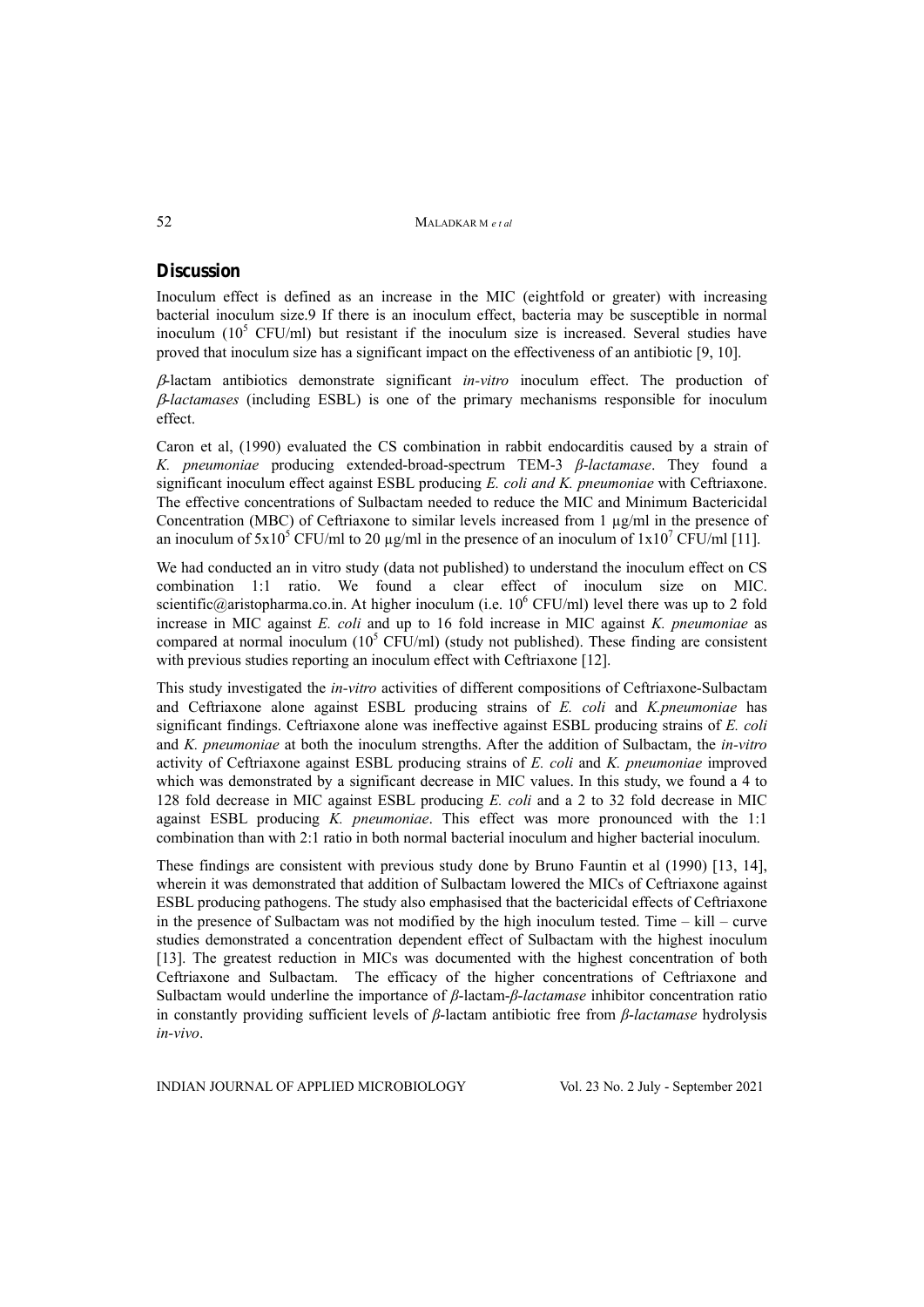In a study from Chang et al (2018) [2] Cefoperazone-Sulbactam combinations were evaluated with the aim to assess *in-vitro* activity of Cefoperazone alone and in combination with Sulbactam in different ratios against different inoculum size of multidrug resistant organisms They found that, Cefoperazone-Sulbactam at a 1:1 ratio had greater *in-vitro* activity against most multidrug resistant organisms than at a 2:1 ratio of Cefoperazone-Sulbactam. Moreover, the efficacy of 1:1 ratio was not influenced by the inoculum size of ESBL producing *E. coli* and *K. pneumoniae*. The relative greater *in-vitro* efficacy of 1:1 ratio of Cefoperazone-Sulbactam compared to 2:1 ratio suggested that there is a need of higher concentration of Sulbactam to counter the inoculum effect in severe infections.

Similar findings were observed in our study, which support the justification for requirement of higher strength of Sulbactamin combination with *β*-lactam antibiotics such as Ceftriaxone for the management and treatment of severe infections caused by ESBL producing multidrug resistant organisms.

### **Conclusion**

*β*-lactam and *β*-*lactamase* inhibitors have long been used as an effective alternative in the management of infections caused by ESBL producing organisms. The present study has emphasised the need for greater concentrations of Sulbactam in combination with Ceftriaxone (i.e. Ceftriaxone-Sulbactam in the ratio 1:1) for the management of severe infections with higher inoculum caused by ESBL producing organisms. In view of increasing resistance to carbapenems, this combination of Ceftriaxone-Sulbactam (1:1) would be a more effective alternative than Ceftriaxone-Sulbactam (2:1) for management of infections caused by ESBL producing organisms and reserve carbapenems for more severe infections.

### **Acknowledgments**

The author wish to thank the Principal Investigator of this study Dr. Raman Sardana (Head and Sr. Consultant Depts. of Microbiology and Infection Control, Indraprastha Apollo Hospitals, New Delhi – 110076) and Co-principal Investigators Dr. Leena Mendiratta (Sr. Consultant Microbiology, Indraprastha Apollo Hospitals, New Delhi – 110076), Dr. Heena Butta (Sr. Consultant Microbiology, Indraprastha Apollo Hospitals, New Delhi – 110076) and Dr. Kirti Gilotra (Registrar Microbiology, Indraprastha Apollo Hospitals, New Delhi – 110076) for their valuable contribution in generating this crucial data. The author also acknowledges Dr. Punit Srivastava, (CSO, Medi Ception Science Pvt Ltd.) for providing analytical support, which was funded by Aristo Pharmaceuticals Private Limited, Mumbai, India.

### **Conflict of interest**: Nil

### **Financial disclosures**

Study was funded by Aristo Pharmaceuticals Private Limited, Mumbai, Maharashtra, India.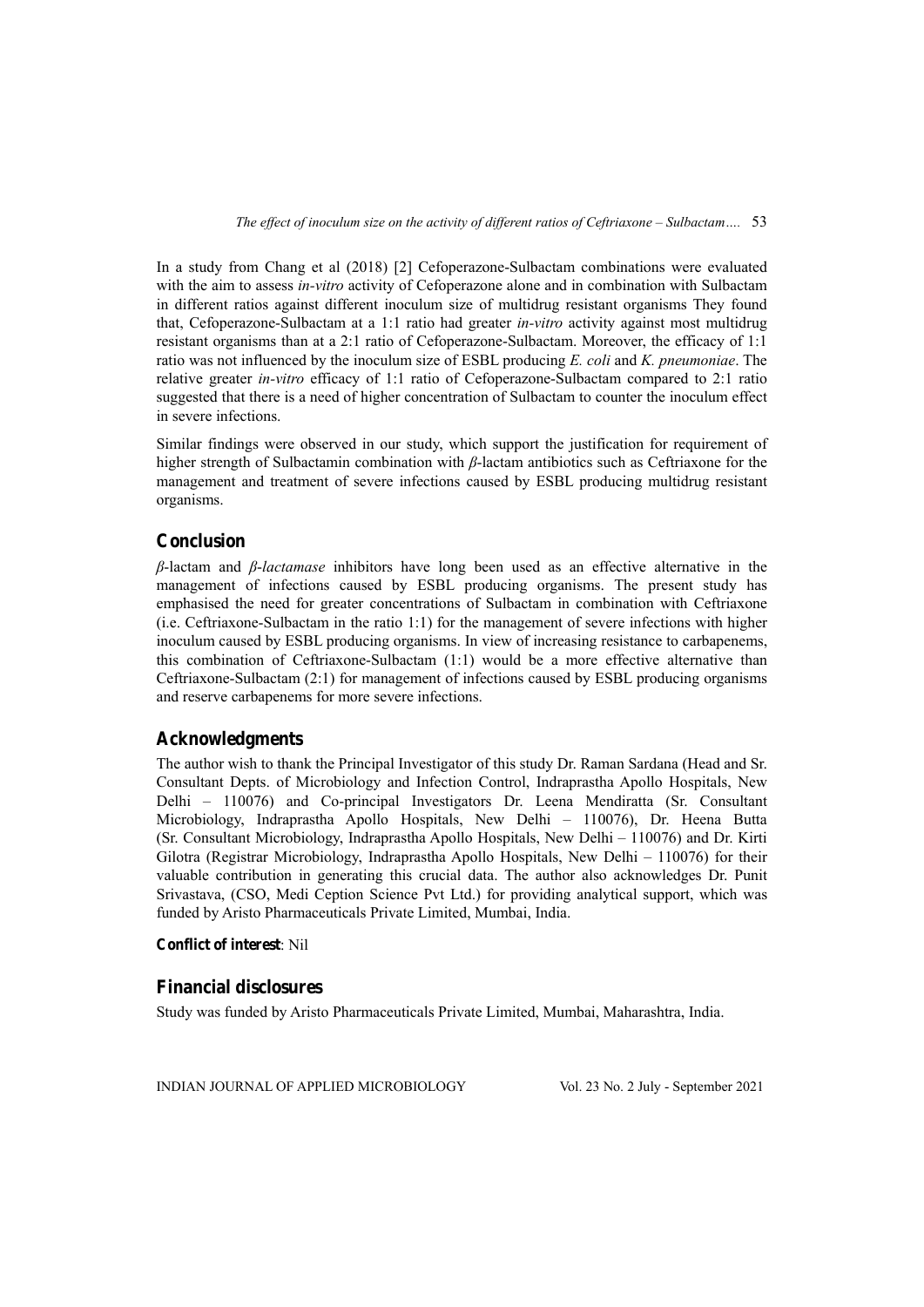### **Abbreviations**

CFU: Colony forming units; CDSCO: Central Drugs Standard Control Organisation; CS: Ceftriaxone-Sulbactam; ESBL: Extended-Spectrum *β*-*lactamase*; IE: Inoculum effect; MBC: Minimum bactericidal concentration; MIC: Minimum inhibitory concentration

### **References**

- 1. Shrivastava, S.M., Kumar, S. and Chaudhary, M., 2009. Ceftriaxone-sulbactam combination: microbial analysis by variation of ratios and comparative disc diffusion. Curr Res Bacteriol, 2, pp.50-55.
- 2. Chang, P.C., Chen, C.C., Lu, Y.C., Lai, C.C., Huang, H.L., Chuang, Y.C. and Tang, H.J., 2018. The impact of inoculum size on the activity of cefoperazone-sulbactam against multidrug resistant organisms. Journal of microbiology, immunology and infection, 51(2), pp.207-213...
- 3. Afriyie, D.K., Gyansa-Lutterodt, M., Asare, G., Mahama, R., Prince, O.M. and Ofei, M., 2017. Susceptibility of Clinical Isolates to Ceftriaxone-Sulbactam at the Ghana Police Hospital. Journal of Basic and Clinical Pharmacy, 8(4).
- 4. Fernando, M.M.P.S.C., Luke, W.A.N.V., Miththinda, J.K.N.D., Wickramasinghe, R.D.S.S., Sebastiampillai, B.S., Gunathilake, M.P.M.L., Silva, F.H.D.S. and Premaratna, R., 2017. Extended spectrum beta lactamase producing organisms causing urinary tract infections in Sri Lanka and their antibiotic susceptibility pattern–a hospital based cross sectional study. BMC infectious diseases, 17(1), pp.1-6..
- 5. Karaiskos, I. and Giamarellou, H., 2020. Carbapenem-sparing strategies for ESBL producers: when and how. Antibiotics, 9(2), p.61...
- 6. Central Drugs Standard Control Organisation, https://cdscoonline.gov.in/CDSCO/Drugs cited 29 November 2021
- 7. Wu, N., Chen, B.Y., Tian, S.F. and Chu, Y.Z., 2014. The inoculum effect of antibiotics against CTX-M-extended-spectrum β-lactamase-producing Escherichia coli. Annals of clinical microbiology and antimicrobials, 13(1), pp.1-4.
- 8. Lenhard, J.R. and Bulman, Z.P., 2019. Inoculum effect of β-lactam antibiotics. Journal of Antimicrobial Chemotherapy, 74(10), pp.2825-2843.
- 9. Brook, I., 1989. Inoculum effect. Reviews of infectious diseases, 11(3), pp.361-368.
- 10. Li, J., Xie, S., Ahmed, S., Wang, F., Gu, Y., Zhang, C., Chai, X., Wu, Y., Cai, J. and Cheng, G., 2017. Antimicrobial activity and resistance: influencing factors. Frontiers in pharmacology, 8, p.364.
- 11. Caron, F.R.A.N.Q.O.I.S., Gutmann, L., Bure, A., Pangon, B., Vallois, J.M., Pechinot, A. and Carbon, C., 1990. Ceftriaxone-sulbactam combination in rabbit endocarditis caused by a strain of Klebsiella pneumoniae producing extended-broad-spectrum TEM-3 beta-lactamase. Antimicrobial agents and chemotherapy, 34(11), pp.2070-2074.